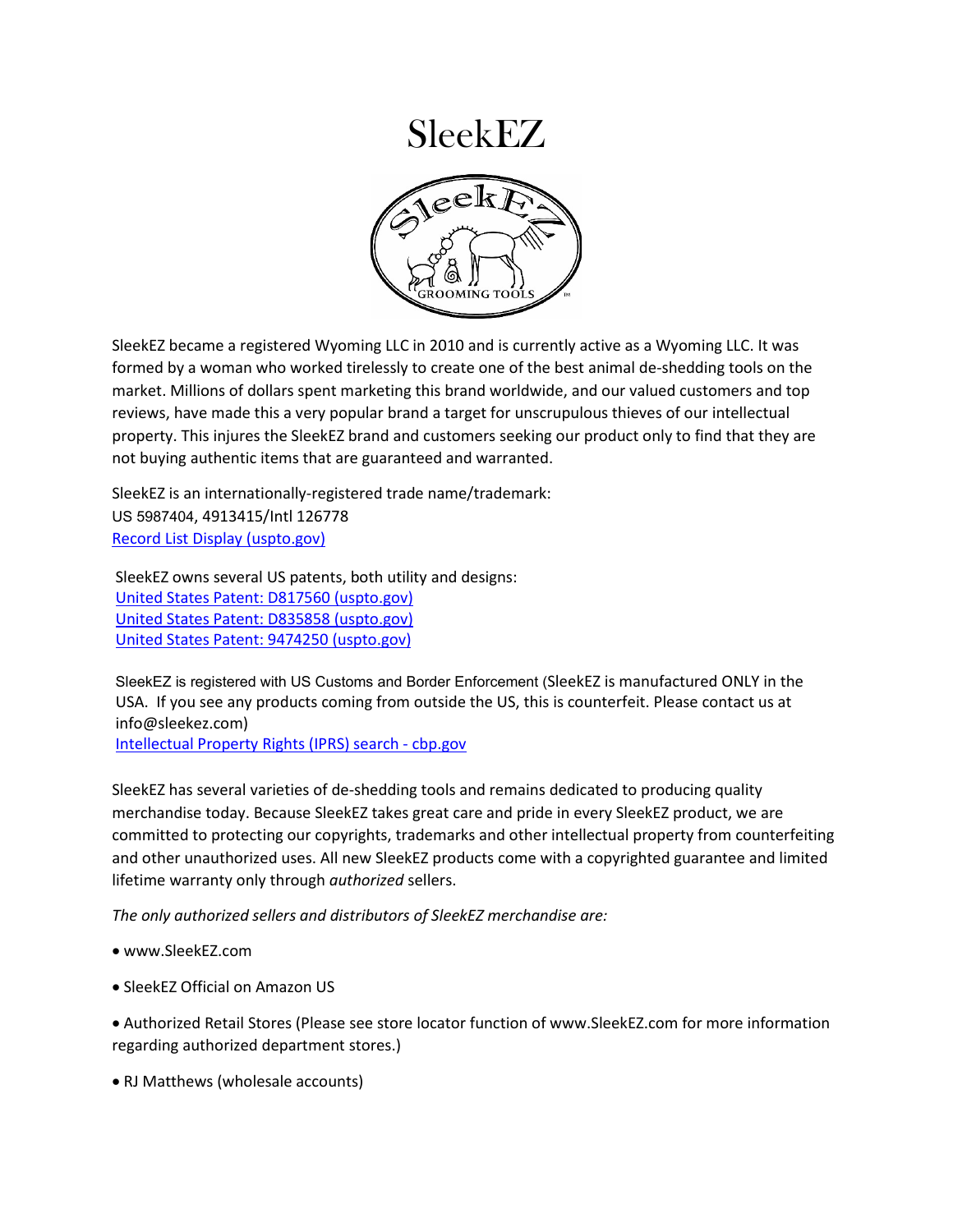*BUYER BEWARE* Many items offered for sale on eBay are, unfortunately, counterfeit. SleekEZ LLC will *not* authenticate any item purchased on eBay and will make no representations as to its authenticity. The only way to guarantee authenticity is to purchase your SleekEZ product from an authorized distributor, as listed above. Sellers of SleekEZ on eBay may be asked to authenticate, or VeRO will be utilized to have listings removed.

## *COUNTERFEITS*

Below are common questions about eBay and counterfeits. Should you have any additional questions or would like to report the sale of SleekEZ counterfeits on eBay or at another location, please contact us at info@SleekEZ.com or 1-855-SLEEKEZ (1-855-753-3539).

Thank you for your interest in SleekEZ and the SleekEZ brand. We appreciate your continued support and assistance with combating the sale of counterfeit SleekEZ merchandise.

## *FAQs*

- 1) Your auction was terminated by eBay because it is believed your item is either a counterfeit item or that your item is infringing SleekEZ's intellectual property.
- 2) Because of the frequency of unverified or unauthentic SleekEZ found on eBay, we may not contact you directly. VeRO has been designed to assist brand owners expediently protect their brand from counterfeiters. Due to the high number of auctions and eBay's VeRo program procedures, it is impractical to contact each seller directly.
- 3) eBay has stated that they cannot conduct a comprehensive review of every auction before it's posted. Unfortunately, this enables unscrupulous individuals to post counterfeit SleekEZ merchandise for sale, in violation of eBay's own policies, its authenticity guarantee, as well as federal and state laws. eBay will take appropriate action once an auction is posted if it is reported as a counterfeit or infringing item.
- 4) SleekEZ is under no obligation to verify the authenticity of merchandise purchased on eBay, nor will SleekEZ compensate a buyer who unknowingly purchased a counterfeit item on eBay. The only way to guarantee authenticity of a SleekEZ product is to purchase the items from authorized SleekEZ distributors.
- 5) SleekEZ has a zero-tolerance policy for the sale of counterfeit goods. Counterfeit SleekEZ merchandise is of an inferior quality and does not come with the same warranties and guarantees as authentic SleekEZ items. Counterfeit SleekEZ merchandise harms SleekEZ, but it also hurts the economy. According to a study by the International Anti-counterfeiting Coalition, counterfeiting costs US businesses 200 to 250 billion dollars a year and is responsible for the loss of more than 750,000 American jobs. Additionally, the federal government has reported links between the sale of counterfeit merchandise and terrorism.
- 6) If your listing was removed, but you see other listings, your auction was merely one of many cancelled during a routine search. Due to the volume of items offered and the way eBay works, however, it is impossible to cancel every infringing SleekEZ auction at once.
- 7) If you wonder if the SleekEZ item listed for sale is authentic, the only way to ensure you have purchased authentic product is to purchase it directly from SleekEZ's website, SleekEZ Official Amazon US, or an authorized retailer found at www.SleekEZ.com.